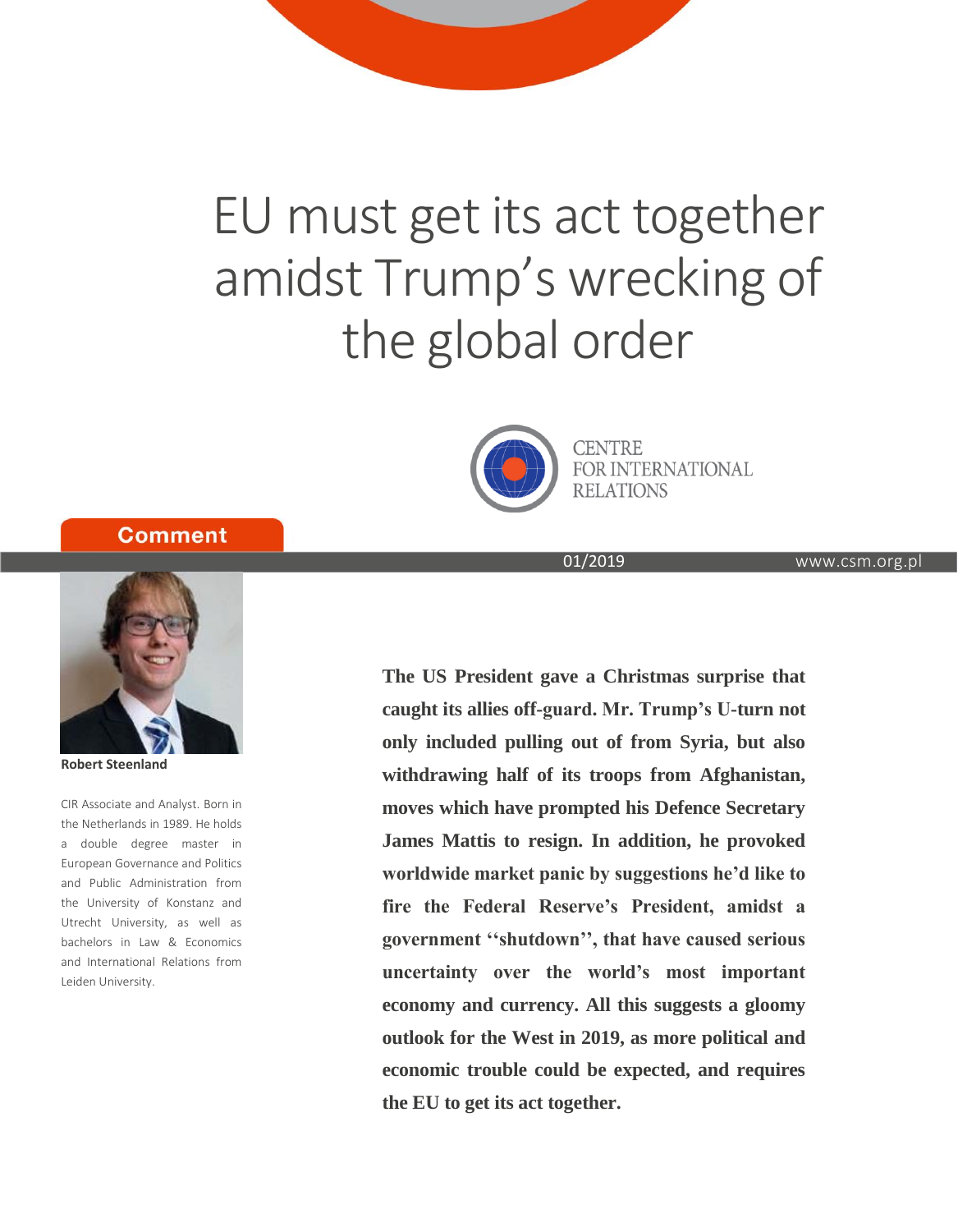#### **Comment**

## **EU MUST GET ITS ACT TOGETHER AMIDST TRUMP'S WRECKING OF THE GLOBAL ORDER**

**2**

*'The US President is now in open conflict with the US Congress, the US Federal Reserve, the US Secretary of Defense, China, the EU, the World Trade Organisation and a couple of others. Otherwise it's OK.''* - Carl Bildt sarcastically [tweeted](https://twitter.com/carlbildt/status/1077698736904724480) on 25 December.

## Comrades no longer

**| Robert Steenland**

As [mentioned](https://www.reuters.com/article/us-mideast-crisis-syria-macron/frances-macron-says-deeply-regrets-trump-decision-on-troops-in-syria-idUSKCN1OM0EL) by Mr. Macron *"An ally should be dependable."* However, Trump's actions show yet again that the US under Mr. Trump's leadership is increasingly becoming an unreliable one, especially as he had not consulted European allies, nor the Syrian Kurds that were key in fighting ISIS.

It follows a pattern of deteriorating transatlantic ties, as Mr. Trump has picked up fights with Chancellor Merkel and President Macron (amidst many other Western leaders), while also questioning NATO's raison d'être and having called Brexit a great thing. It also follows earlier rash decisions to quit the Paris Climate Agreement and the Iran Nuclear Deal, that have left its European allies perplexed. Not to mention Mr. Trump's political brawling during this year'[s G7.](https://www.theguardian.com/world/2018/jun/10/g7-in-disarray-after-trump-rejects-communique-and-attacks-weak-trudeau)

Instead, Mr. Trump has chosen to please authoritarian leaders such Mr. Erdogan who now has a free rein in taking on the Syrian Kurds, with a [recent military build-up](https://www.theguardian.com/world/2018/dec/23/turkey-masses-troops-near-kurdish-held-town-in-northern-syria) at its borders showing 2019 could imply more regional instability.

# Political hooliganism and mercantilism

With his America First doctrine, Mr. Trump openly defies multilateralism and the liberal world order the US build post WW2. He demonstrated this with his trade wars through the many tariffs he has imposed such as on steel and his threat to pull out from the World Trade Organisation (WTO).

Mr. Trump's mercantilist behaviour shows he perceives global trade as a zero-sum game, in which one can only either benefit or lose, as shown for instance by comments German cars are ''flooding'' the US.

Such actions caused disarray in the economic system. His political hooliganism in suggesting firing the person leading the most important independent economic institution in his country – the Federal Reserve – does not help much either. The move sent shockwaves through the US and the world, as stock markets across the global such as in Japan plummeted as a result, showing losses last seen in the financial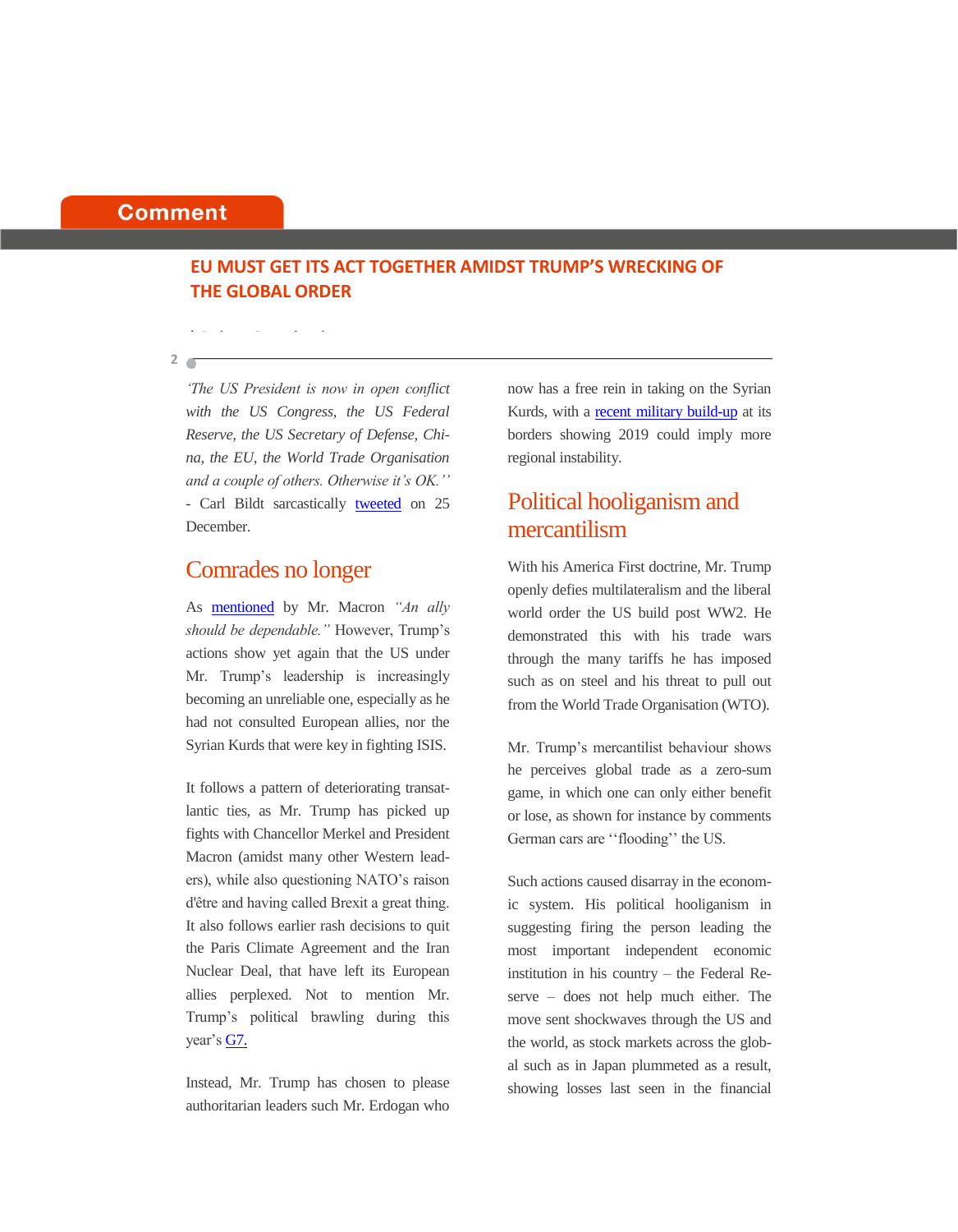### **Comment**

**3**

## **EU MUST GET ITS ACT TOGETHER AMIDST TRUMP'S WRECKING OF THE GLOBAL ORDER**

crisis. So far for the credit he [claimed](https://www.reuters.com/article/us-usa-election-stocks/two-years-in-trump-holds-stock-market-bragging-rights-idUSKCN1NB0GY) for having boosted US stock markets!

# Trouble for Europe

**| Robert Steenland**

While Euro-centric, the fact is that Mr. Trump's recent acts mean Europe will face its consequences, as more military conflict due to the power vacuum left in the Middle-East could imply trouble for the EU in the form of more migration flows.

James Mattis' reason for resigning is also worrying, given that he made clear his views do not align with those of Mr. Trump when it comes to respecting key allies and upholding alliances and partnerships.

As remainder ''moderate'' members of Mr. Trump's Cabinet have by now either been kicked out or resigned, he could be even less constrained in making blunt decisions in 2019, which might be an even more turbulent one for Transatlantic ties and global stability.

Particularly, he could decide to focus more on foreign policy, and continue undermining NATO, given that his room to manoeuvre in domestic policy will be constrained following the Democrats' takeover of the House of Congress in November.

The declining commitment to Europe's security could also prompt the Kremlin to make another risky move in Ukraine or other parts of the former USSR. Moreover, it will continue and potentially increase election meddling, with 2019´s European Parliament´s elections a likely next target.

Free trade continues to be at risk as well. It remains unclear if the Juncker [brokered](https://euobserver.com/economic/142469) trade war ''ceasefire'' with Trump will hold. Given that the Eurozone's recovery remains fragile, as Mr. Draghi recently [noted,](https://www.ecb.europa.eu/press/pressconf/2018/html/ecb.is181213.en.html) and the common currency still lacks the needed infrastructure to withstand asymmetric economic shocks, it stays vulnerable to a potential economic downturn.

# Big compromises

As Mr. Trumps has little interest in upholding NATO or the EU, action is required. The changing international environment amidst an emerging multipolar world in which the US retreats, implies the need for the EU to step up responsibility.

We should realise the problems in our neighbourhood and in the wider world, amidst a rising China, an aggressive Russia and a retreating, inwards-looking US need us to focus outwards, rather than sticking to trench warfare on issues that divide us.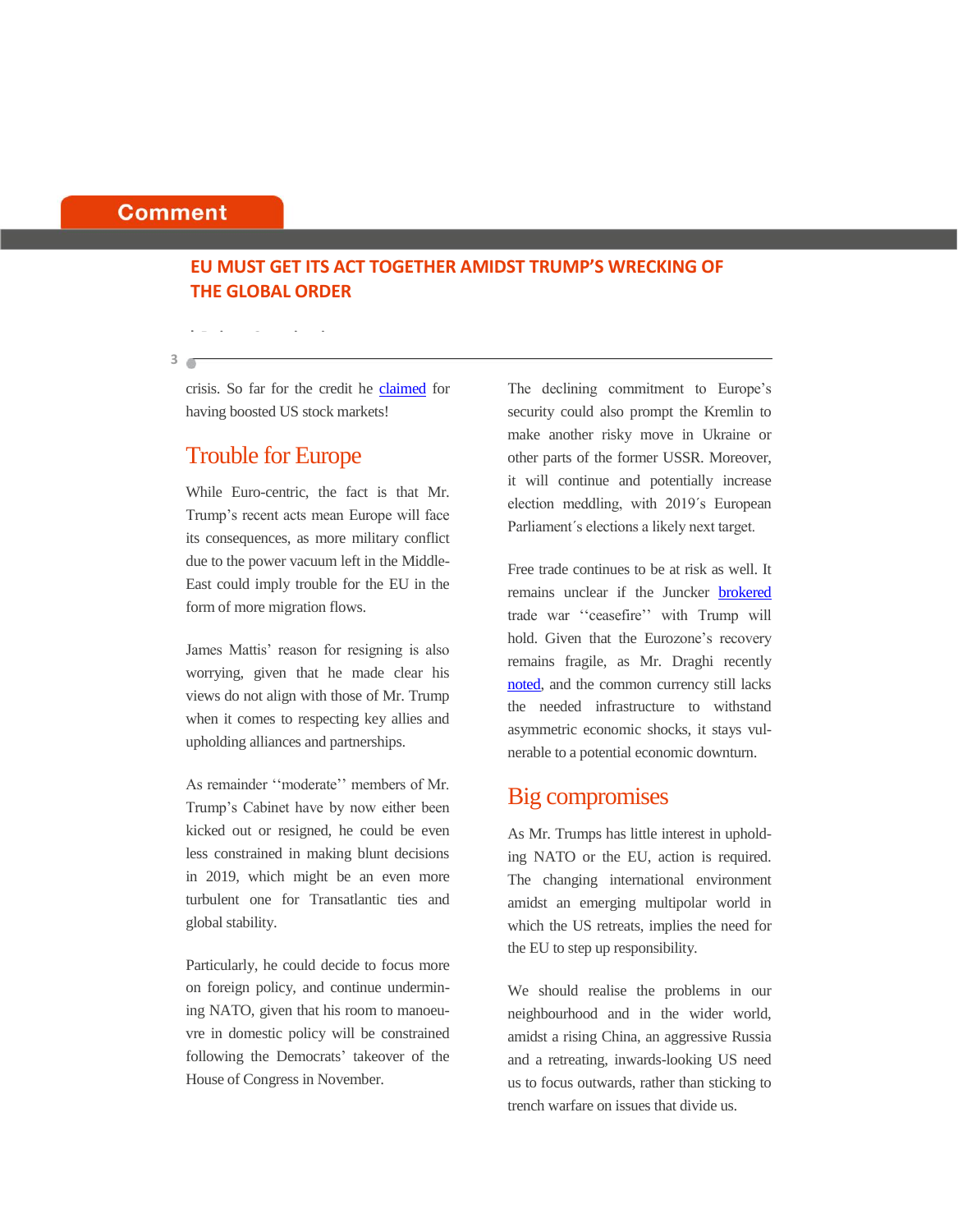### **Comment**

## **EU MUST GET ITS ACT TOGETHER AMIDST TRUMP'S WRECKING OF THE GLOBAL ORDER**

**4**

**| Robert Steenland**

To show external strength, the EU needs to overcome internal divisions over key issues such as migration and Eurozone reform, that have polarised the EU and impair its ability for effective decision-making.

Ambitious compromises are needed, and national leaders must refrain from thinking in Mr. Trump's zero-sum terms. This will require a resolve of the Eurozone's unfinished infrastructure that has split north and south as well as a permanent solution for the migration topic that has split west and east.

# Unity and cooperation

EU Member States must realise they should stick together in a world where it will be left for its own and see its influence decline. To maintain it, the EU decision-making structures require overhaul, that would give it more effective decision-making capabilities – with less room for national vetoes – in the areas of defence and foreign policy, if it wants to make a difference.

2019's EU Parliament elections could prove to be crucial here, given that a shake-up can be expected due to the downfall of mainstream parties and a rise of nationalist populist parties. The changed dynamics mean that a broad coalition of pro-EU parties that

support a strong and united EU will be required from the left to the right.

It is not so much about ideology here, e.g. to realise the dreams of European federalists. It is rather about maintaining the EU's survival and being prepared for a less stable world. Therefore, this pledge is more one of pragmatism, or even realpolitik.

At the same time, it should not bear the illusion it can do so alone either, as the EU needs to continue **bringing together** remaining like-minded countries such as Japan and Canada to stand firm on principles of free trade, an open society and multilateralism.

Populists and nationalists, if they really care about their national sovereignty, ought to also realise it can only maintain and leverage real sovereignty in a strong EU that cooperates closely with its allies.

The alternative of an ever more divisive (and lonely) EU amidst an emerging multipolar world could imply we will end up as rule-taker, rather than a rule setter.

*A shorter version of this comment was originally published on 31 December 2018 as an op-ed b[y EUobserver.](https://euobserver.com/opinion/143806)*

**Robert Steenland**